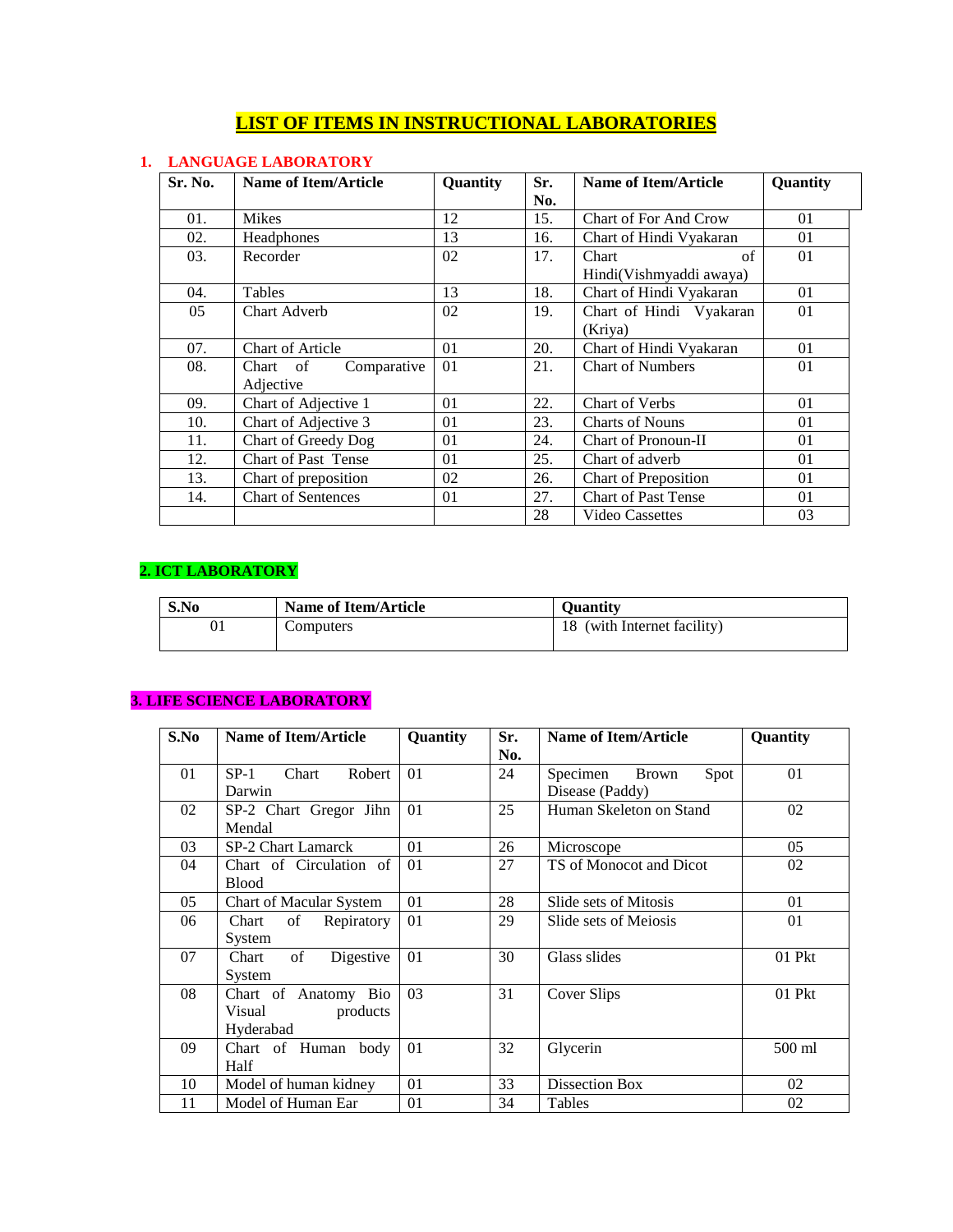| 12 | Model of Human Eye           | 0 <sub>1</sub> | 35 | Chairs        | 02 |
|----|------------------------------|----------------|----|---------------|----|
| 13 | <b>Model of Pancreas</b>     | 01             | 36 | <b>Stools</b> | 10 |
| 14 | Model of Human Brain         | 01             | 37 | Almirah       | 01 |
| 15 | Specimen Taenia Solium       | 01             | 38 | White Board   | 01 |
| 16 | Specimen Octopus             | 01             |    |               |    |
| 17 | Specimen Scorpion            | 01             |    |               |    |
| 18 | Specimen Sting Ray           | 01             |    |               |    |
| 19 | Specimen Cockroach life      | 01             |    |               |    |
|    | Stage                        |                |    |               |    |
| 20 | Specimen Bat                 | 01             |    |               |    |
| 21 | Specimen Star Fish           | 01             |    |               |    |
| 22 | <b>Specimen Root Nodules</b> | 01             |    |               |    |
| 23 | Specimen Tuberous Root       | 01             |    |               |    |

## **4. EDUCATIONAL TECHNOLOGY LABORATORY**

| S.No | <b>Name of Item/Article</b> | Quantity | Sr. | <b>Name of Item/Article</b> | Quantity |
|------|-----------------------------|----------|-----|-----------------------------|----------|
|      |                             |          | No. |                             |          |
| 01   | Radio Cum Tape recorder     | 01       | 13  | Simple Camera               | 01       |
| 02   | Television                  | 01       | 14  | Speaker                     | 06       |
| 03   | Overhead Projector          | 02       | 15  | Gezer Small                 | 01       |
| 04   | Amplifier                   | 01       | 16  | Mike                        | 02       |
| 05   | Loud Speaker                | 01       | 17  | Mike Stand                  | 02       |
| 06   | Microphone                  | 01       | 18  | Caller Mike                 | 01       |
| 07   | Slide cum<br>Film<br>Strip  | 01       | 19  | Card Reader                 | 01       |
|      | Projector                   |          |     |                             |          |
| 08   | CD                          | 16       | 20  | <b>Extension Board</b>      | 01       |
| 09   | Video Cassettes             | 02       | 21  | Pillar Heater               | 01       |
| 10   | Video Digital Camera        | 01       | 22  | Printer                     | 01       |
| 11   | <b>LCD</b> Projector        | 02       | 23  | Cordless Mike               | 02       |
| 12   | <b>LCD</b> Projector Screen | 01       | 24  | Pen Drive                   | 01       |

## **5. MATHEMATICS LABORATORY**

| SR. NO. | <b>Name of Item/Article</b>         | Quantity |
|---------|-------------------------------------|----------|
| 01.     | <b>GEOMETRY BOX (LARGE SIZE)</b>    | 03       |
| 02.     | <b>ABACUS</b>                       | 01       |
| 03.     | PLACE VALUE GAME (MODEL)            | 02       |
| 04.     | <b>SQUARE (MODEL)</b>               | 01       |
| 05.     | <b>RECTANGLE (MODEL)</b>            | 01       |
| 06.     | <b>CUBOID (MODEL)</b>               | 01       |
| 07.     | DIFFERENT TYPES OF TRIANGLE (MODEL) | 08       |
| 08.     | CIRCLE (MODEL)                      | 01       |
| 09.     | SPHERE (MODEL)                      | 01       |
| 10.     | PARALLELOGRAM (MODEL)               | 01       |
| 11.     | TRAPEZIUM (MODEL)                   | 01.      |
| 12.     | TYPES OF ANGLE (MODEL)              | 01       |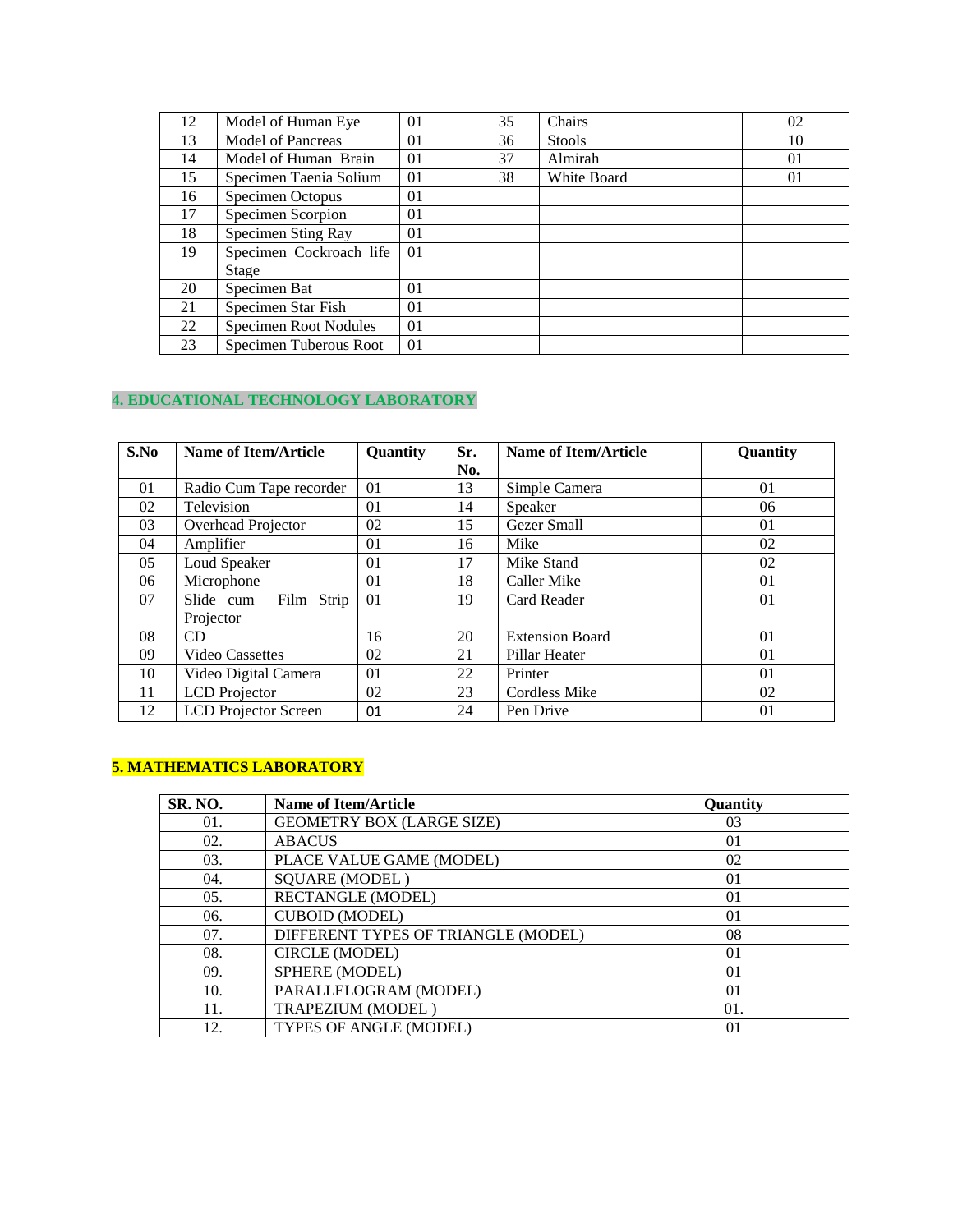#### **6. PHYSICAL EDUCATION RESOURCE CENTRE**

| <b>SR. NO.</b> | <b>Name of Item/Article</b> | Quantity |
|----------------|-----------------------------|----------|
| 01             | VOLLEYBALL                  | 01       |
| 02             | <b>BADMINTON</b>            | 02       |
| 03             | <b>SHUTTLE BOX</b>          | 04       |
| 04             | <b>VOLLEYBALL NET</b>       | 01       |
| 05             | <b>PUMP</b>                 | 01       |
| 06             | <b>HANDBALL</b>             | 01       |
| 07             | <b>BADMINTON NET</b>        | 01       |
| 08             | TWO BAND AND ONE PLATE      |          |
| 09             | <b>CARRAM BOARD</b>         | 02       |
| 10             | <b>CHESS BOARD</b>          | 01       |
| 11             | <b>AMPLIFIER</b>            | 01       |
|                |                             |          |

#### **7. PSYCHOLOGY LABORATORY**

| SR. NO. | <b>NAME OF TEST</b>                                | <b>DESCRIPTION</b>      |
|---------|----------------------------------------------------|-------------------------|
| 01      | SOCIAL SKILL PROBLEM BEHAVIOUR CHECK LIST          | MANUAL/SCORING KEY DATA |
|         | (MATHUR & ARORA)                                   | <b>ANSWERSHEET</b>      |
| 02      | SPIRITUAL INTELLIENGENCE TEST (ROQUIYA &           | MANUAL/SCORING KEY DATA |
|         | <b>ANJUM</b>                                       | <b>ANSWERSHEET</b>      |
| 03      | SOCIAL INTELLIGENCE SCALE (N.K. CHADDHA)           | MANUAL/SCORING KEY DATA |
|         |                                                    | <b>ANSWERSHEET</b>      |
| 04      | READING COMREHENSIION TEST (P. AHUJA, G.C.         | MANUAL/SCORING KEY DATA |
|         | AHUJA)                                             | <b>ANSWERSHEET</b>      |
| 05      | STUDY OF VALUE TEST (OJHA & BHARGAVA)              | MANUAL/SCORING KEY DATA |
|         |                                                    | <b>ANSWERSHEET</b>      |
| 06      | SELF EXPRESSION INVENTORY (R. P. VERMA &           | MANUAL/SCORING KEY DATA |
|         | UPADHAYA)                                          | <b>ANSWERSHEET</b>      |
| 07      | SELF CONFIDENCE INVENTORY (REKHA, GUPTA,           | MANUAL/SCORING KEY DATA |
|         | <b>AGNIHOTRY)</b>                                  | <b>ANSWERSHEET</b>      |
| 08      | ANXIETY SCALE INDIAN EXPRESSION (S.D. KAPOOR)      | MANUAL/SCORING KEY DATA |
|         |                                                    | <b>ANSWERSHEET</b>      |
| 09      | MENTAL HEALTH CHECK LIST (PRAMOD KUMAR)            | MANUAL/SCORING KEY DATA |
|         |                                                    | <b>ANSWERSHEET</b>      |
| 10      | <b>IMOTIONAL COMPENTENCY SCALE (BHARDWAJ &amp;</b> | MANUAL/SCORING KEY DATA |
|         | SHARMA)                                            | <b>ANSWERSHEET</b>      |
| 11      | OPTIMISTIC- PESSIMISTIC SCALE (D.S. PARSAR)        | MANUAL/SCORING KEY DATA |
|         |                                                    | <b>ANSWERSHEET</b>      |
| 12      | SOCIAL MATURITY SCALE (NALINI RAO)                 | MANUAL/SCORING KEY DATA |
|         |                                                    | <b>ANSWERSHEET</b>      |
| 13      | BHATIA PERFORMANCE BATTERY TEST                    | MANUAL/SCORING KEY DATA |
|         | (INTEELIGENCY BOTH B.Ed. & M.Ed.)                  | <b>ANSWERSHEET</b>      |
| 14      | GENERAL MENTAL ALERTNESS TEST (GMAT) (BOTH         | MANUAL/SCORING KEY DATA |
|         | B.Ed. & M.Ed.)                                     | <b>ANSWERSHEET</b>      |
| 15      | MULTI-DIMENSIONAL ASSESMENT OF PERSONALITY         | MANUAL/SCORING KEY DATA |
|         |                                                    | <b>ANSWERSHEET</b>      |
| 16      | PASSI TEST OF CREATIVITY                           | MANUAL/SCORING KEY DATA |
|         |                                                    | <b>ANSWERSHEET</b>      |
| 17      | <b>GENERAL MENTAL ABILITY TEST</b>                 | MANUAL/SCORING KEY DATA |
|         |                                                    | <b>ANSWERSHEET</b>      |
| 18      | WELL BEING INDEX                                   | MANUAL/SCORING KEY DATA |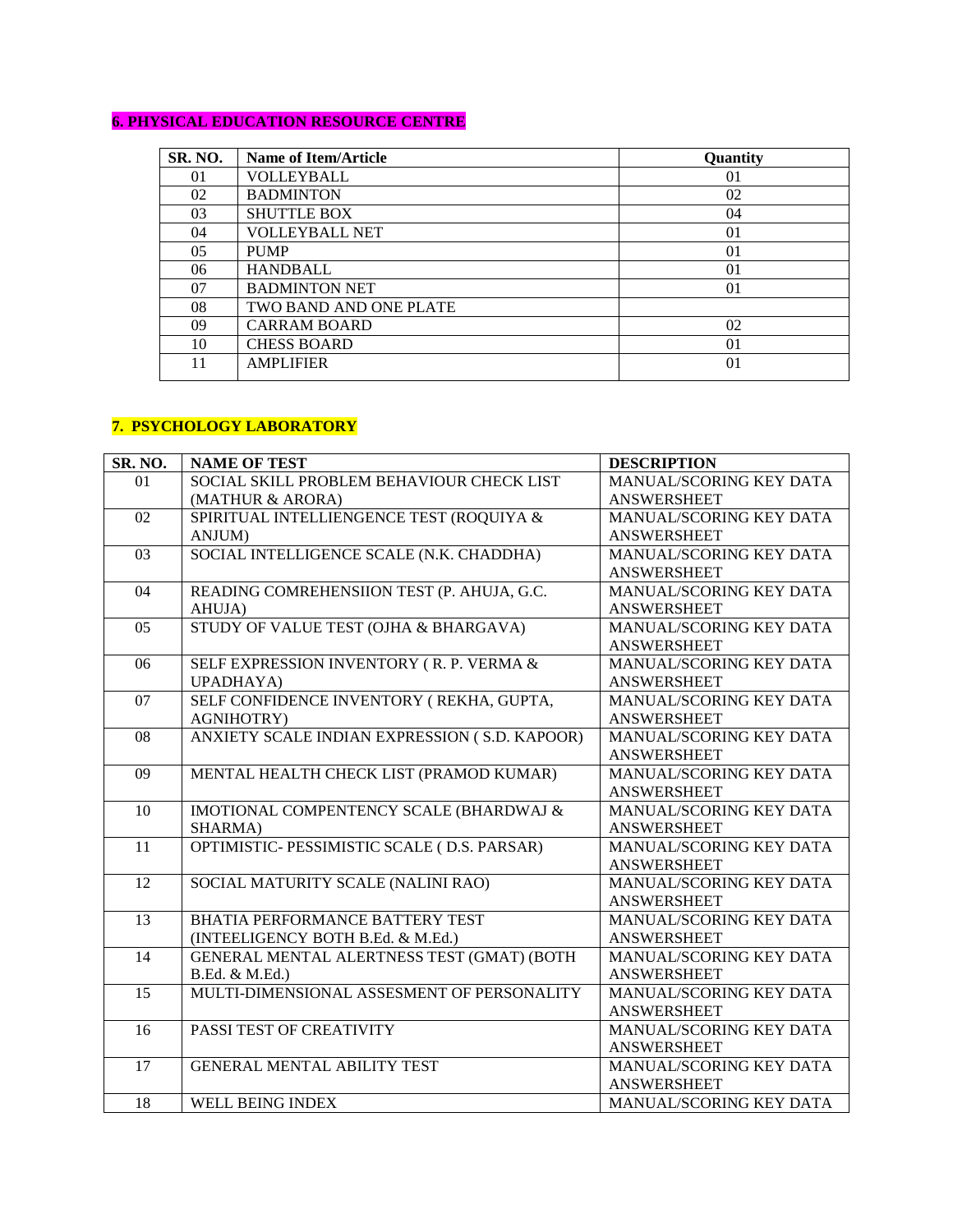|    |                                                  | <b>ANSWERSHEET</b>             |
|----|--------------------------------------------------|--------------------------------|
| 19 | P. G. I. MEMORY SCALE                            | <b>MANUAL/SCORING KEY DATA</b> |
|    |                                                  | <b>ANSWERSHEET</b>             |
| 20 | DEPRESSION PRONENESS SCALE                       | MANUAL/SCORING KEY DATA        |
|    |                                                  | <b>ANSWERSHEET</b>             |
| 21 | ATTENTION DEFICIT/ HYPER ACTIVITY DISORDER       | MANUAL/SCORING KEY DATA        |
|    |                                                  | <b>ANSWERSHEET</b>             |
| 22 | TEACHER ATTITUDE INVENTORY (TAI)                 | <b>QUESTIONNAIRE</b> )         |
|    | MIXED TYPE GROUP TEST OF INTELLINGCE             |                                |
| 23 | PHOTOGRAPHS (WOLFGANG KOWLAR, B.F. SKINNER,      |                                |
|    | SIGMUND FREUD, IVAN PAVLOV, EDWARD L.            |                                |
|    | THOMDRIK, GARDEN ALLPORT, E.L. THORNDIKE,        |                                |
|    | WILLIAM SHELDON, B.F. SKINNER, WILHEM WUNDT)     |                                |
| 24 | AESTHESIO METER CALLIPER (VERNIER TYPE THREE     | 01                             |
|    | POINTS)                                          |                                |
| 25 | <b>COLOUR PREFERENCES ON THE BASIS OF PAIRED</b> | 01                             |
|    | <b>COMPARISON</b>                                |                                |
| 26 | MIRROR DRAWING APPRATUS (SIMPLE + ELECTRIC       | 02                             |
|    | FOR PRINTED STAR WITH MAN)                       |                                |
| 27 | FINGER MAZE (WOODEN MAKE) WITH MANUAL            | 02                             |
| 28 | M.C. DOUGALL DISK ( PLASTIC IN WHITE & BLACK     | 02                             |
|    | COLOURS)                                         |                                |
| 29 | TWEEZER DEXTRITY BOARD WITH PINS AND             | 02                             |
|    | <b>MANUAL</b>                                    |                                |
| 30 | MODEL (MENTAL BRAIN) COMMON WITH LIFE S. c.      | 01                             |
|    | LAB.                                             |                                |
| 31 | ALEXNDAR PASS ALONG TEST OF INTELLIGENCE         | 01                             |
| 32 | <b>TACHIOSCOPE</b>                               | 01                             |
| 33 | HABIT INTERFERENCE NEGATIVE TRANSFER OF          | 02                             |
|    | <b>LEARNING</b>                                  |                                |
| 34 | <b>MULLER LYER ILLUSION</b>                      | 01                             |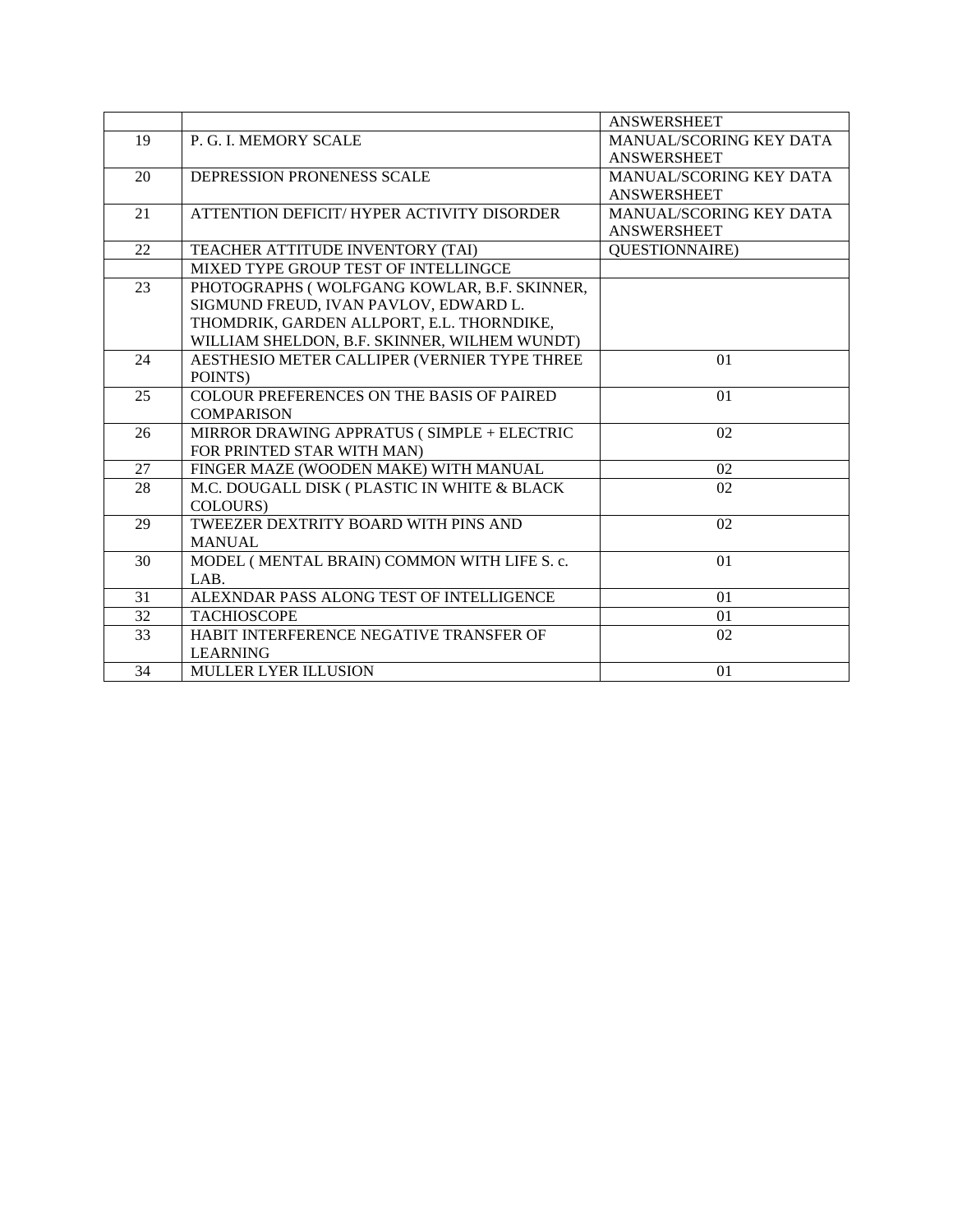## **8. SOCIAL SCIENCE LABORATORY**

| Sr. No.         | <b>Name of Item/Article</b>                     | Quantity        |
|-----------------|-------------------------------------------------|-----------------|
| 01              | Globe                                           | 07              |
| 02              | Season Models                                   | 02              |
| 03              | Compass                                         | 02              |
| 04              | Map Stand(Iron)                                 | 01              |
| 05              | <b>Maps</b>                                     | <b>ONE EACH</b> |
|                 | Asia Political (Hindi)<br>a.                    |                 |
|                 | Asia Physical (English)<br>b.                   |                 |
|                 | Europe Political (English)<br>$\mathbf{c}$ .    |                 |
|                 | Europe Physical (Hindi)<br>d.                   |                 |
|                 | World Political (English)<br>e.                 |                 |
|                 | f.<br>World Physical (English)                  |                 |
|                 | World Political (Hindi)<br>g.                   |                 |
|                 | Himachal Pradesh Political (Hindi)<br>h.        |                 |
|                 | i.<br>Himachal Pradesh Physical(Hindi)          |                 |
|                 | j.<br>India Political(English)                  |                 |
|                 | India Political (Hindi)<br>k.                   |                 |
|                 | India Physical (English)<br>1.                  |                 |
| $\overline{06}$ | <b>Charts</b>                                   | 05              |
|                 | Solar System (Hindi/English)<br>a.              |                 |
|                 | Human Civilization (Hindi)<br>b.                |                 |
|                 | Human citizenship(Hindi)<br>c.                  |                 |
|                 | Indian citizenship(Hindi)<br>d.                 |                 |
|                 | <b>Boards/Charts of National Movement</b><br>e. |                 |
| $\overline{07}$ | <b>Portraits</b>                                | 07              |
|                 | Raja Ram Mohan Rai<br>a.                        |                 |
|                 | Sardar Vallabh Bhai Patel<br>b.                 |                 |
|                 | Mohandas Karam Chand Gandhi<br>$\mathbf{c}$ .   |                 |
|                 | Dr. Sarvepalli Radhakrishanan<br>d.             |                 |
|                 | Pt. Jawaharlal Nehru<br>e.                      |                 |
|                 | f.<br>Lal Bahadur Shastri                       |                 |
| 08              | Round Stool                                     | 01              |
| 09              | Dice                                            | 01              |
| 10              | Chairs                                          | 11              |
| 11              | <b>Black Board</b>                              | 01              |
| 12              | Tables                                          | 04              |

#### **9. PHYSICAL SCIENCE LABORATORY**

| Sr. No. | <b>Name of Item/Article</b> | Quantity       | Sr. No. | <b>Name of Item/Article</b> | <b>Ouantity</b> |
|---------|-----------------------------|----------------|---------|-----------------------------|-----------------|
| 01      | Measuring Cylinder          | 04             | 34      | Periodic Table Chart        | 02              |
| 02      | <b>Magnetic Needle</b>      | 01             | 35      | Conical Flask (250ml)       | 10              |
| 03      | Galvanometer                | 01             | 36      | Conical Flask(100 ml)       | 01              |
| 04      | <b>Physical Balance</b>     | 0 <sub>5</sub> | 37      | <b>Burette</b>              | 03              |
| 05      | <b>Rheostat</b>             | 02             | 38      | Drawing Board               | 02              |
| 06      | <b>Hand Glubs</b>           | 01             | 39      | Funnel                      | 06              |
| 07      | Portrait of science         | 0 <sub>5</sub> | 40      | <b>Fusion Tubes Boxes</b>   | 02              |
| 08      | Spherometer                 | 6              | 41      | Filter Paper (Packets)      | 09              |
| 09      | <b>Screw Guage</b>          | 11             | 42      | Ammeter                     | 04              |
| 10      | Sprit Lamp                  | 0 <sub>5</sub> | 43      | Burner                      | 07              |
| 11      | China Dish                  | 12             | 44      | Glass Prism                 | 0 <sub>5</sub>  |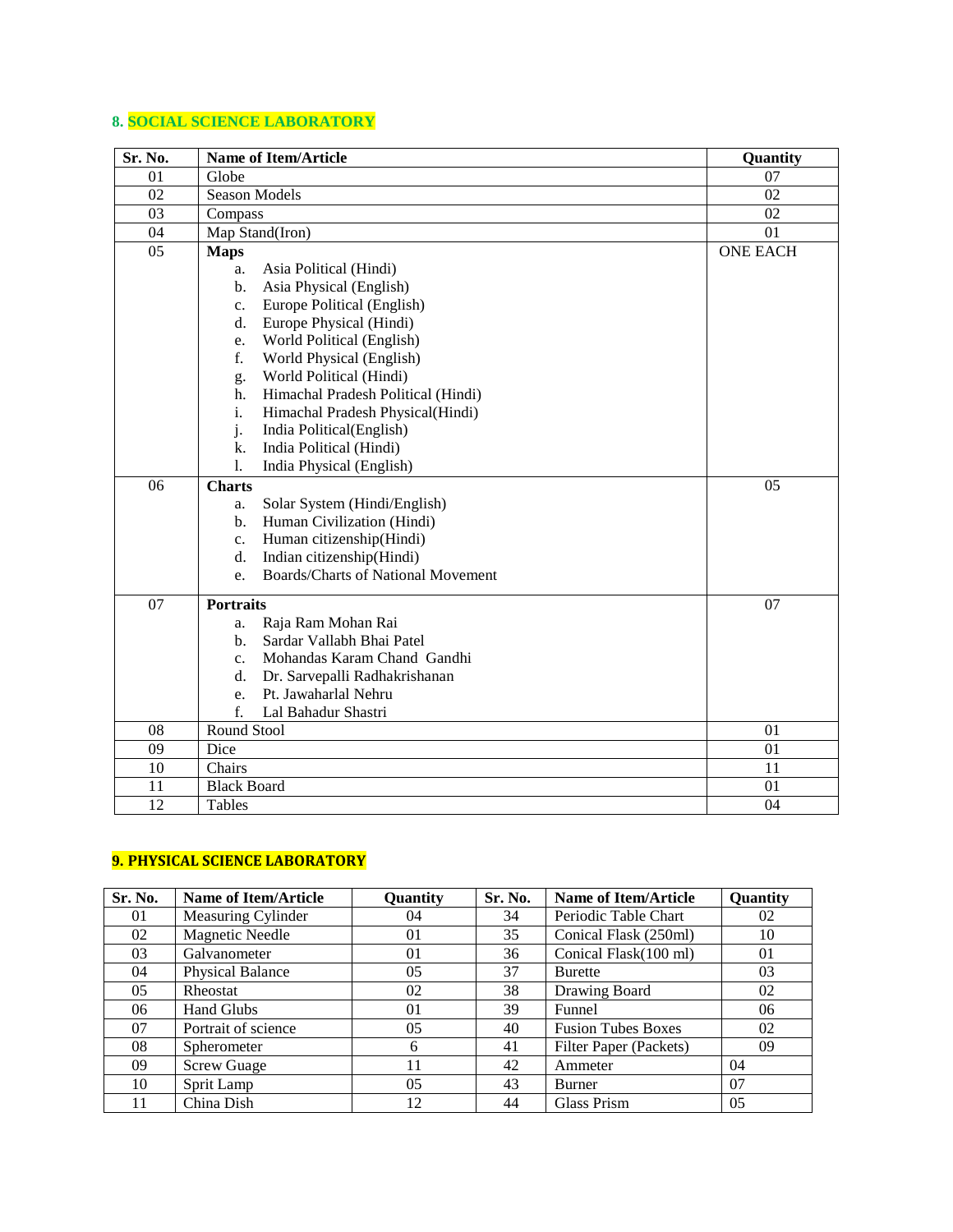| 12 | <b>Spring Balance</b>    | 02  | 45 | Glass Slab              | 03               |
|----|--------------------------|-----|----|-------------------------|------------------|
| 13 | Stopwatch                | 02  | 46 | Copper wire Role        | 02               |
| 14 | Cleaning Brushes         | 04  | 47 | Full Meter Rod          | 07               |
| 15 | Soldering Iron           | 01  | 48 | Concave Lens            | 03               |
| 16 | <b>Test Tube Stand</b>   | 05  | 49 | Convex lens             | 03               |
| 17 | Tripod Stand             | 05  | 50 | <b>Glass Rod</b>        | 02               |
| 18 | Test tube                | 130 | 51 | Pipette                 | 10               |
| 19 | Vernier Calliper         | 13  | 52 | Sodium Bicarbonate      | 500 <sub>g</sub> |
| 20 | Voltmeter                | 04  | 53 | Phenolpthylene Powder   | 100 <sub>g</sub> |
| 21 | Wire Guage               | 10  | 54 | Ammonium Chloride       | 500 <sub>g</sub> |
| 22 | Plane Mirror             | 01  | 55 | Sodium Chloride         | 500 <sub>g</sub> |
| 23 | <b>Barometer</b>         | 01  | 56 | Sodium Chloride         | 500 <sub>g</sub> |
| 24 | Spectroscope             | 01  | 57 | <b>Burette Reagent</b>  | 125 ml           |
| 25 | Sonometer                | 01  | 58 | Acetic Acid             | 500 ml           |
| 26 | Sonometer Weights        | 01  | 59 | <b>Resistance Wire</b>  | 02               |
| 27 | <b>Resistance Box</b>    | 01  | 60 | Dry Cell                | 01               |
| 28 | Beaker (500ml)           | 06  | 61 | <b>Magnetic Compass</b> | 02               |
| 29 | Beaker (250ml)           | 15  | 62 | Electronics Stop Watch  | 01               |
| 30 | Beaker (600ml)           | 04  | 63 | <b>Bar Magnet</b>       | 4 Set            |
| 31 | <b>Burette Stand</b>     | 06  | 64 | <b>Bob Pendulum</b>     | 02               |
| 32 | <b>Chemical Balance</b>  | 01  | 65 | Sonometer wires         | 3 Pieces         |
| 33 | <b>OHM Law Apparatus</b> | 03  | 66 | Laboratory thermometer  | 01               |

# **10. ART & CRAFT – CUM- MUSIC**

| SR. NO. | <b>Name of Item/Article</b> | <b>OUANTITY</b> |
|---------|-----------------------------|-----------------|
| 01      | <b>COLOURED TAPE</b>        | 12              |
| 02.     | <b>WHITE GLUE</b>           | 01              |
| 03.     | <b>STEEL RULER</b>          | 02              |
| 04.     | <b>STENCIL (ENGLISH)</b>    | 02              |
| 05.     | <b>RULER</b>                | 02              |
| 06.     | <b>CLAY CRAFT</b>           | 01              |
| 07.     | <b>PAPER CUTTER</b>         | 0 <sub>2</sub>  |
| 08.     | <b>SCISSOR</b>              | 01              |
| 09.     | <b>TAPE</b>                 | 01              |
| 10.     | <b>MARKER</b>               | 04              |
| 11.     | <b>PERMANANT MARKER</b>     | 0 <sup>3</sup>  |
| 12.     | <b>THREAD</b>               | 01              |
| 13.     | SHEETS                      | 10              |
| 14.     | <b>WATER COLOUR</b>         | 01              |
| 15.     | <b>ACRYLIC01</b>            | 01              |
| 16.     | <b>BRUSH (08 NO.)</b>       | 01              |
| 17.     | <b>BRUSH (04 NO.)</b>       | 01              |
| 18.     | <b>BRUSH (05 NO.)</b>       | 01              |
| 19.     | <b>PENCIL</b>               | 04              |
| 20.     | <b>THERMOCOL SHEET</b>      | 03              |
| 21.     | <b>DRAWING BOARD</b>        | 02              |
| 22.     | <b>GEOMETRY SET</b>         | 01              |
| 23.     | <b>GEOMETRY FIGURES</b>     | 01              |
| 24.     | <b>HARMONIUM</b>            | 01              |
| 25      | <b>DHOLAKI</b>              | 01              |
| 26      | <b>TABLA</b>                | 01 PAIR         |
| 27      | <b>CHAINEY</b>              | 01 PAIR         |